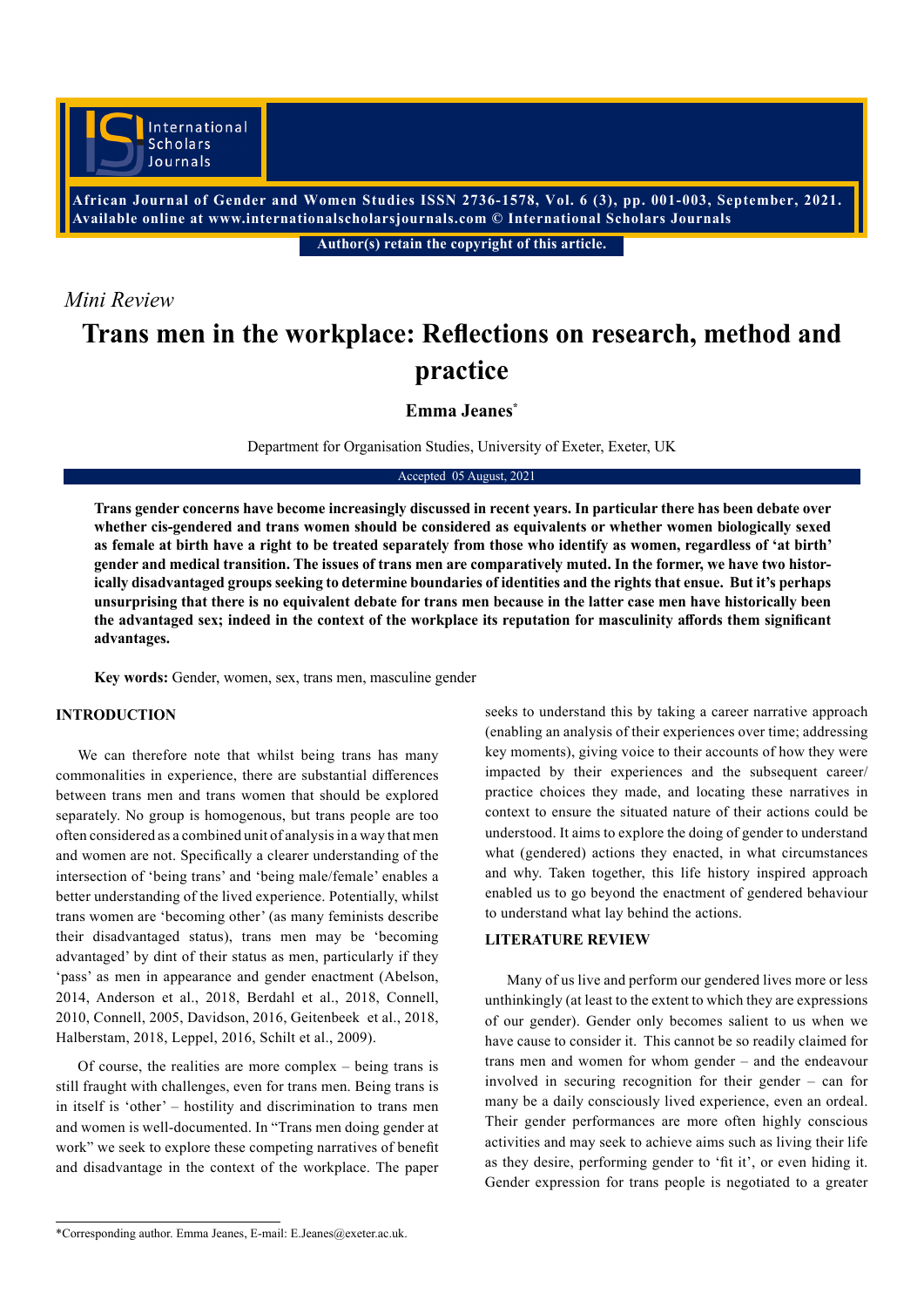extent than cis-gendered people. This is why we sought to get behind gender expression to understand how, when and why they expressed themselves as they did, and – by implication – whether they felt able to live their lives as they wished.

Broadly the paper concludes, unsurprisingly, that trans men still face discrimination in the workplace. Certain places are safer (e.g., larger organisations where there are robust and supportive HR policies; self-employment), but all forms of employment carry risk. It also identified that the ways in which they expressed gender were often carefully considered, particularly in contexts that were high stake, or that heightened visibility or risk. In such situations they enacted gender in ways that felt safest or most likely to be beneficial even if it was not a true expression of themselves. While we may all 'put on an act' in certain situations, for trans men this was a specifically gendered practice.

But our data also gives some support for the view that there may be some benefit from being male at work through, "gaining competency and authority, gaining respect and recognition for hard work, gaining "body privilege," and gaining economic opportunities and status" Schilt, 2006. In other words, some of our trans men benefited from being men. Interestingly, the trans men who benefited from the "patriarchal dividend" Connell, 2005 were not necessarily those who were undisclosed and/or "passing" unnoticed as trans – indeed one had transitioned in the context of his current workplace – but those who performed in a more traditionally 'masculine' sense. Despite being known as trans their masculine expression earned them acceptance and their trans (and therefore not biologically sexed at birth men) status was not a disadvantage. In other words, the strong expression of masculine gender was more significant in their acceptance than their trans status was in troubling it.

These trans men, therefore, rather than challenging masculine tropes somewhat reinforce them. One might speculate that they had achieved their acceptance by conforming to the dominant masculine identity: if you want to join the club you need to fit in. Further it may be that these clearer signals are easier for others to understand and react to. A more gender fluid/hybrid performance would leave people wondering; a prototype masculine performance leaves fewer questions to be answered.

But this also raises some interesting broader questions about masculinity, and its changing nature in society. A growing body of literature suggests masculinity is evolving, perhaps becoming more inclusive and softer, with an acceptance of a greater diversity in what is recognized and valued as masculinity (Anderson et al., 2018). But in the case of trans men, this is not so apparent. Or at least, those that conform to the 'macho' masculinity perform well, and those who trouble that identity somehow find themselves less accepted, suggesting the male dividend is only for the traditionally masculine trans men.

The positive inclusivity story here is that being trans is becoming accepted; the less positive one is that more open and diverse forms of masculinity may not yet have secured the same status. Or if they have, you have to be a cis-gendered man to enact these 'alternative forms'; trans men have to stick with the traditional expressions of masculine gender to secure

the same recognition. It was evident from our study that even the most 'macho' of trans men challenged the narrowness of masculine identities and welcomed more freedom to enact a range of masculinities.

For those who see trans men (alongside others, such as gay men) as well-placed to dislodge some of our traditional expectations around gender performance this may be discouraging news. Their reasoning makes sense; trans gender identities are associated with 'nonconformity' Halberstam, 2018, so their 'troubling' of gender means they are well placed to challenge traditional masculinity with inclusive or hybrid forms. But we have to recognise that the context around them needs to change first, and that many of them may choose to live the more hegemonic forms of masculinity.

## **LOOKING AHEAD: RESEARCH AND PRACTICE**

The study was small and in-depth. This enables good insight into the particular cases studied but makes generalisation more difficult. In particular, generalisation across countries and cultures should not be made, although certain themes are likely to be common. Further, to fully understand the behaviours that shape trans experience, a more triangulated approach would be required to understand the perspective of those who have impacted the lived realities of the trans men. This would obviously be fraught with ethical and practical difficulties if seeking to get the view of those immediately impacting the lives of trans men being researched – risking exposure, retaliation or just dishonest responses. But studies – ideally in larger organisations where statistically the likelihood of having trans men (or women) are greater – that capture experiences from a range of perspectives may prove fruitful both in research terms and to inform practice.

Any study also needs to be situated in its context: national culture, first and foremost, but also more specifically the context. Taking the example of work, this means the nature, size and industry of the workplace to name a few factors. To understand the experiences of the individual, consideration need to be given to the duration of their transition, nature (extent of physical/medical transition), whether or not they pass as male and whether not they are disclosed as trans.

#### **CONCLUSION**

Our study found many examples of trans naivety as distinct from trans aggression. Although both can be troubling, they need to be tackled separately. Whilst trans aggression is a concern, many more (individuals and organisations) are unsure and fearful of what to do or say. In the UK (the context for this study) a well-known trans-supportive organisation, Stonewall, has recently become mired in controversy for its stance against "gender critical beliefs" (that sex cannot be changed) at the expense of other groups, such as some cis gendered women who see questioning transgender identity as a right to secure their own safety particularly in women-only spaces. Here protected rights and freedom of speech have become entangled in a complex debate resulting in many organisations, including government, considering withdrawing from Stonewall's diversity scheme. In summary, most people and organisations want to be inclusive, but it's not always clear what that means